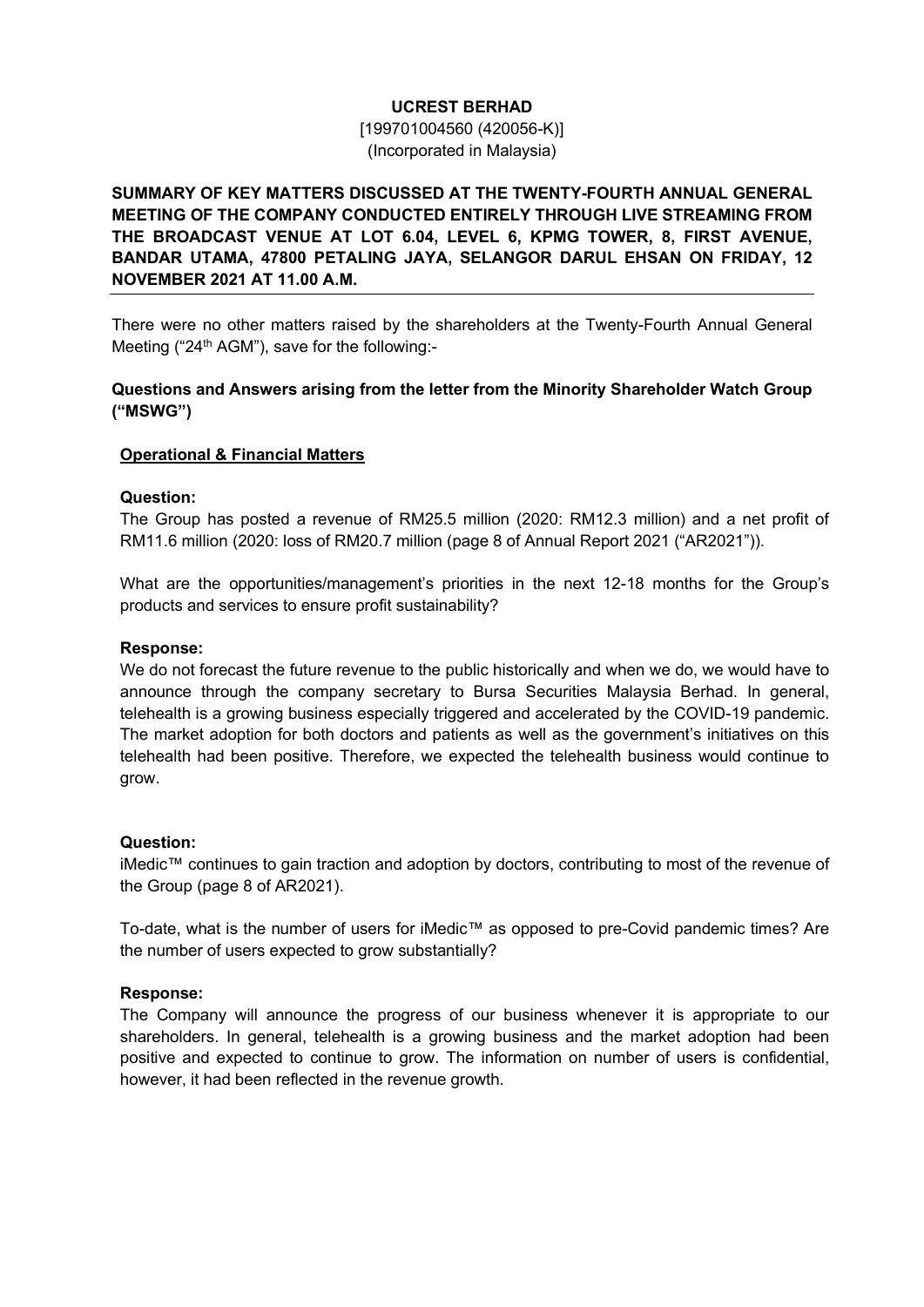## Question:

Though the market is very receptive to telehealth, the heavily regulated market is influenced by the legislation of the country. The markets that are well regulated for telehealth services will see faster growth while others might have to wait for the change in the legislation (page 10 of AR2021).

- (a) Besides Singapore and Russia, what are the Group's plans in terms of international market expansion for its products and services?
- (b) Where are the markets that are well regulated for telehealth services which the Group plans to penetrate?

## Response:

- (a) We are already in China and United States market, in addition to Singapore and Russia. We have inquiries from other countries and the Company will announce the progress of our business whenever it is appropriate to our shareholders.
- (b) Legislation for telehealth is nearly similar in most of the countries. Most of the countries had been taking step-by-step and conservative approach to regulate the market. We do get enquiries from everywhere in the world and the Company would be focusing on the current markets which had been developed. The Company would evaluate the opportunities from different countries especially on the legislation and statistics of each country before investing resources into it.

## Question:

On 6 September 2021, UCrest Technology Ltd, a wholly owned subsidiary of the Company, entered into a Master Service Agreement with Limited Liability Company "Human Vaccine", a wholly owned subsidiary of Russia Direct Investment Fund ("RDIF") for production of Sputnik V vaccines, following the MOU signed between the Company and RDIF (Note 32, page 141 of AR2021).

When is the expected commencement of delivery of the Sputnik V vaccines? How and to what extend will it contribute to the Group's revenue for financial year ending 2022 and going forward?

### Response:

Technology transfer was currently in progress and there are other steps to go through before delivery can commence. The specific commencement date for shipment was not available yet due to the requirements to obtain regulatory approval in each country. The Company will make the necessary announcements on the progress of the project whenever it is appropriate to our shareholders.

### Question:

Impairment losses on trade receivables written off amounted to RM0.3 million (2020: Nil) (Note 8, page 103 of AR2021).

What comprises the trade receivables that have been written off? Are these trade receivables written off due from third parties or related parties?

# Response:

The trade receivables written off were due from third parties.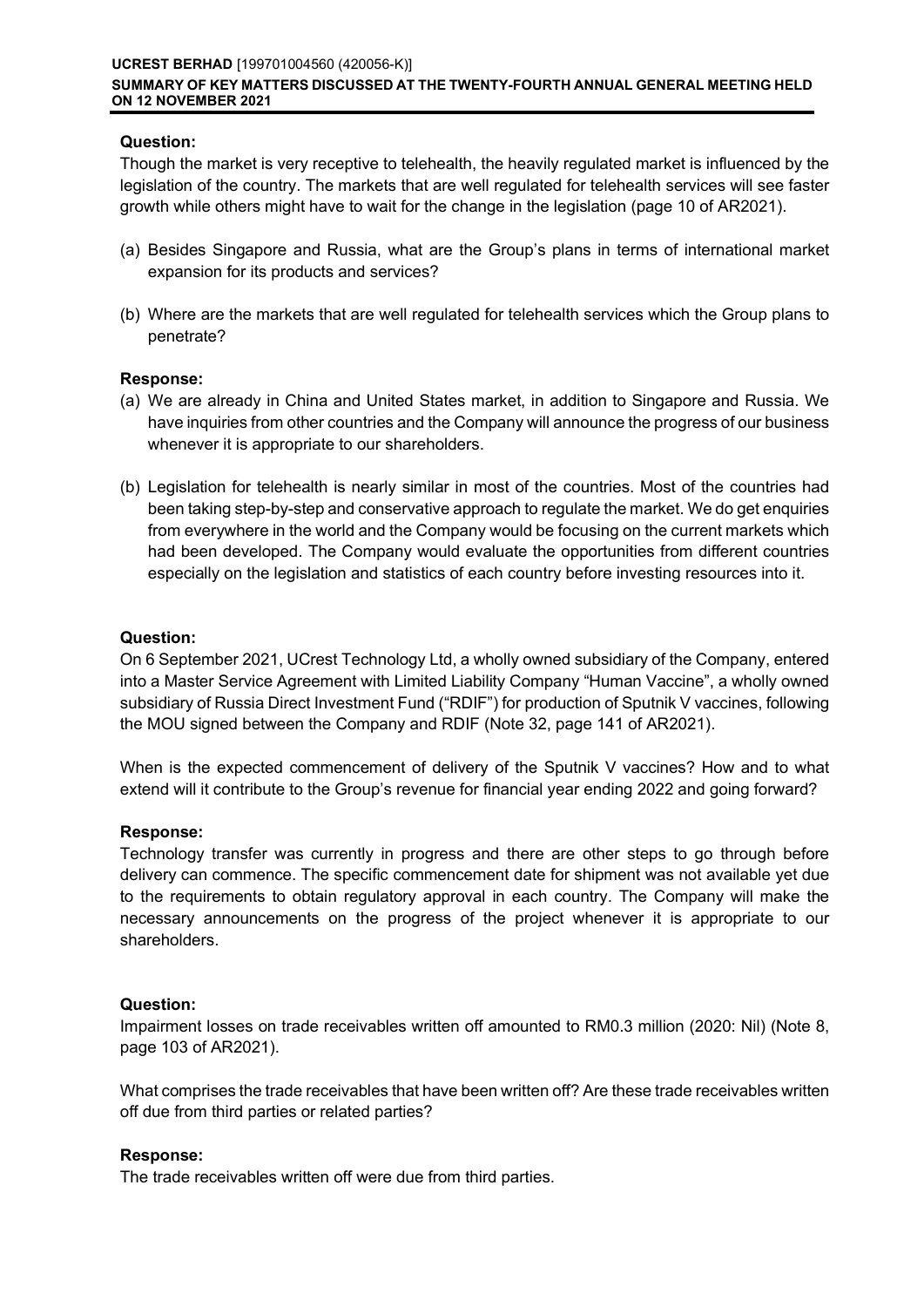## Corporate Governance Matters

## Question:

Dato' Dr. Mohd Fikri Bin Abdullah, the Independent Non-Executive Director of the Company only attended 4 out of 6 Board meetings – 66.7% attendance during the financial year (page 18 of AR2021).

What are the reasons for him not being able to attend the other two Board meetings during the financial year?

## Response:

Dato' Dr Mohd Fikri Bin Adbullah is a cardiothoracic surgeon. He had scheduled to attend the said Board meetings, however, was unable to attend due to last-minute emergency work that need his urgent attention.

## Question:

Practice 4.3 (Step up) - The board has a policy which limits the tenure of its independent directors to nine years.

UCrest's response: Adopted

## MSWG's Comment:

Practice 4.3 (Step up) is read on a standalone basis. It does not provide for any extension of tenure beyond the 9-year tenure of Independent Directors. As such, by seeking shareholders' approval for retaining two (2) Independent Non-Executive Directors serving beyond twelve (12) years is contrary to Practice 4.3.

Please take note that UCrest has not adopted Practice 4.3 (Step up)

### Response:

The Company will take note of this. The highlighted issue had been discussed in the Board meeting before recommending the retention of 2 Independent Non-Executive Directors who have served beyond the 9-year tenure to the shareholders for approval. The Board was of the view that the experience and knowledge that possessed by the said Independent Non-Executive Directors on the Company's business and technology had contributed substantially to the Company. Therefore, the Board had made the decision to recommend their continuation as Independent Non-Executive Directors.

# Other Questions raised by the Shareholders during the 24th AGM

### Question:

What are the challenges faced by the Company during the financial year ended 31 May 2021?

### Response:

The challenges faced by the Company were similar to those faced by other companies. The positive impact is that the pandemic had helped to trigger and accelerate the telehealth business throughout the world. The iMedic platform is widely used by the government in different countries to manage COVID-19's patients at homes for recovery program. Patients, doctors and the government had made a lot of emphasis for the adoption of telehealth business. The downside of the pandemic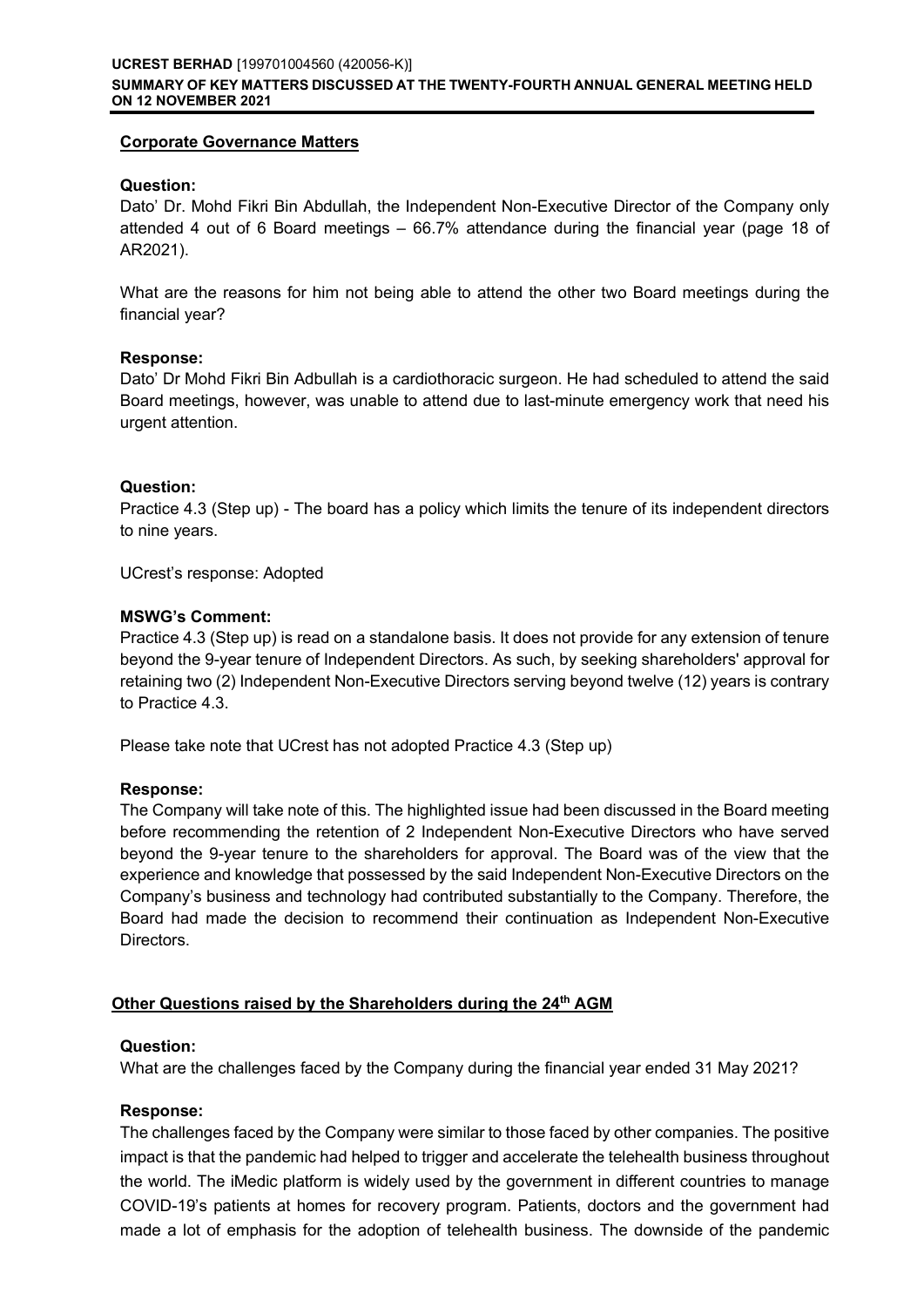would be on the limitation of government's budget as allocation of budgets would be given for other COVID-19 program and activities which are at higher level of emergency.

Besides, the biggest challenge had been on the expansion of business during the lockdown period where business development and marketing activities were limited due to imposition of travel restrictions in most of the countries.

### Question:

What have the Company done to stay resilient in this pandemic?

## Response:

During the financial year 2021, the Company the opportunity to provide services relating to the production of vaccine for Russian Direct Investment Fund ("RDIF"). In addition to the regular business, the Company has expanded its focus into some opportunities related to COVID-19 pandemic and would continue to seek potential opportunities arising therefrom.

## Question:

Please explain more on the business on the blockchain and cloud based Electronic Medical Records software as well as digital licensing fee.

## Response:

The technology on blockchain used in the Company's system is to ensure the confidentiality and protection of the patients' medical records i.e. Electronic Medical Records (EMR) for compliance with the regulations on personal data protection. This technology has been implemented since six to seven years ago.

In regard to the digital licensing fees, the Company had been using a few models in practice i.e. Software as a Service (SAAS) model, whereby customers would have to pay a fixed fee for the usage based on headcount. The e-commerce model would be on pay-per-use basis i.e. sale transactions. iMedic operates as an e-commerce platform specifically for the doctors and patients, also for insurance and pharmaceutical companies and medical device makers. However, for large and government hospitals, the transaction-based model would not be feasible as government usually provide healthcare subsidy. Hence, licensing fees for that would be charged based on usage instead.

# Question:

How does UCrest intend to grow the iMedic platform to compete with Teledoc or other platforms?

### Response:

The Internet of Medical Things (IoMT) and Artificial Intelligence (AI) technologies including block chain are the core technologies of iMedic platform. The robustness of the platform has enabled it to grow fast and stay competitive in the market. Teledoc is an application that provides telehealth services via online chat and videoconference with the functions to issue medical certificate, provide medical prescription and delivery. iMedic platform provides a complete telehealth service compared to other platforms through integration with medical devices. iMedic is supported by Omron, the largest blood pressure monitor maker and other medical technologies that could perform symptoms tracking and other concepts of tele-medicine. Teledoc is mainly involved in the United States market which does not have a direct competition with iMedic platform unless the Company decided to penetrate the United States market.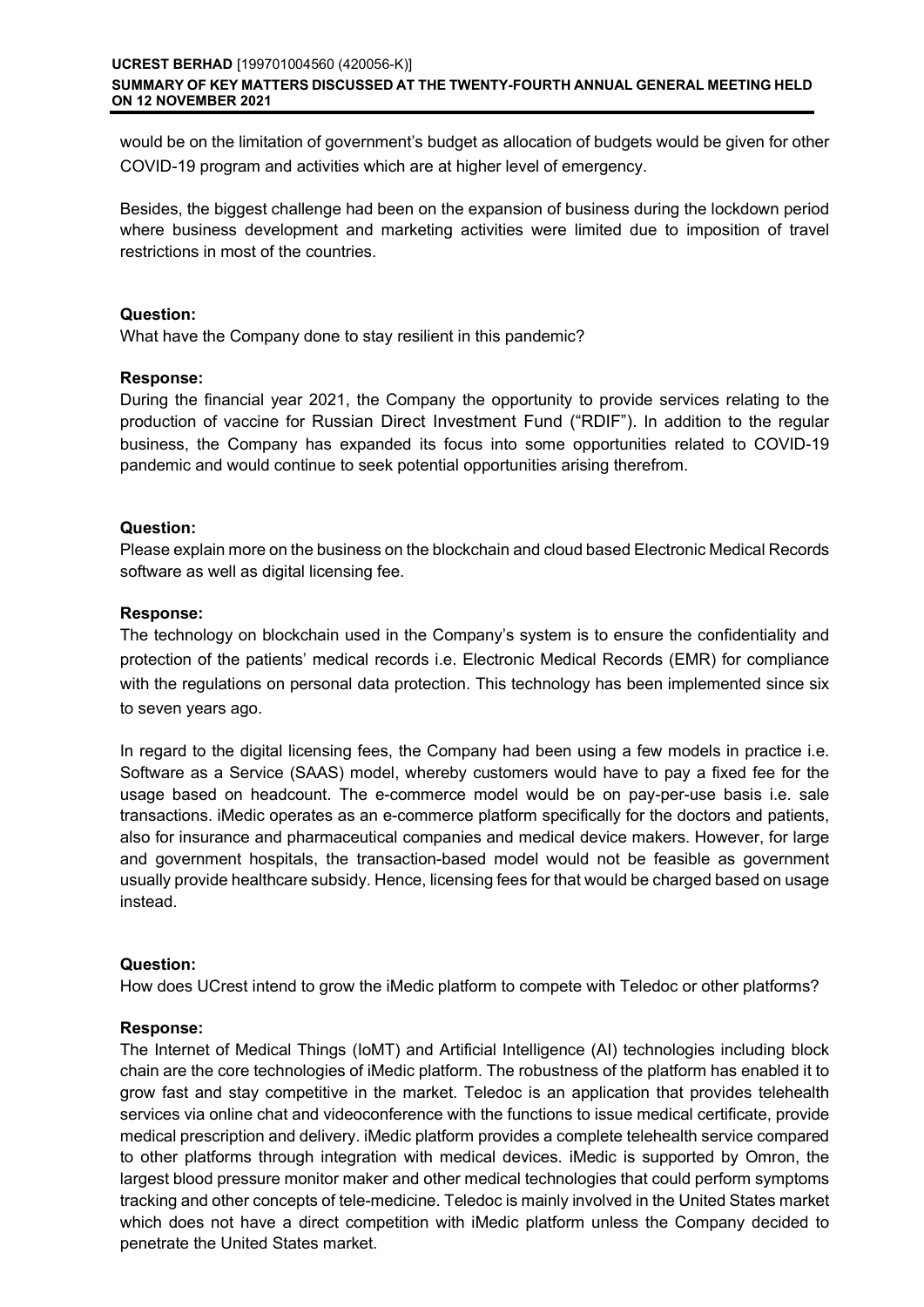## Question:

What is the market share of iMedic platform by country and what is the target market penetration timeline?

## Response:

We do not have the data on the market share of iMedic platform by country and currently in every country, there are about 50 companies providing telehealth services in the market. However, in the next two to three years, there might be slow down in the market.

## Question:

Based on the latest Company's Quarterly Result for the period ended 31 August 2021, please explain the reason on the spike of cost of sales?

## Response:

The spike in the cost of sales was mainly due to the investment and operational cost incurred for the execution of pandemic related projects.

## Question:

Does UCrest have any patent application on the telemedicine developed by the Company?

## Response:

The Company has filed in an application for patent protection at the United States Patent Office and is currently going through some enquiries with the lawyer and Patent Office.

### Question:

How research and development is spent for developing the iMedic platform? The amount spent on capital expenditure/ research and development is quite low? Are JD Health, Ali Health, Ping An Health partners or competitors?

### Response:

The Company started work on iMedic platform eight years ago and had always been cautious on spending as the market taking off is generally slow for telehealth. The ability to sustain and stay in the market is of utmost importance with the technology involved. The Company monitored the capital expenditure and spending carefully as it is a public listed company which would be accountable to the shareholders.

JD Health and Ali Health are new to the telehealth business. Ping An Health is currently listed on the Hong Kong Stock Exchange. The Company was currently working with Ping An Health and the necessary announcements will be made should there be a material outcome.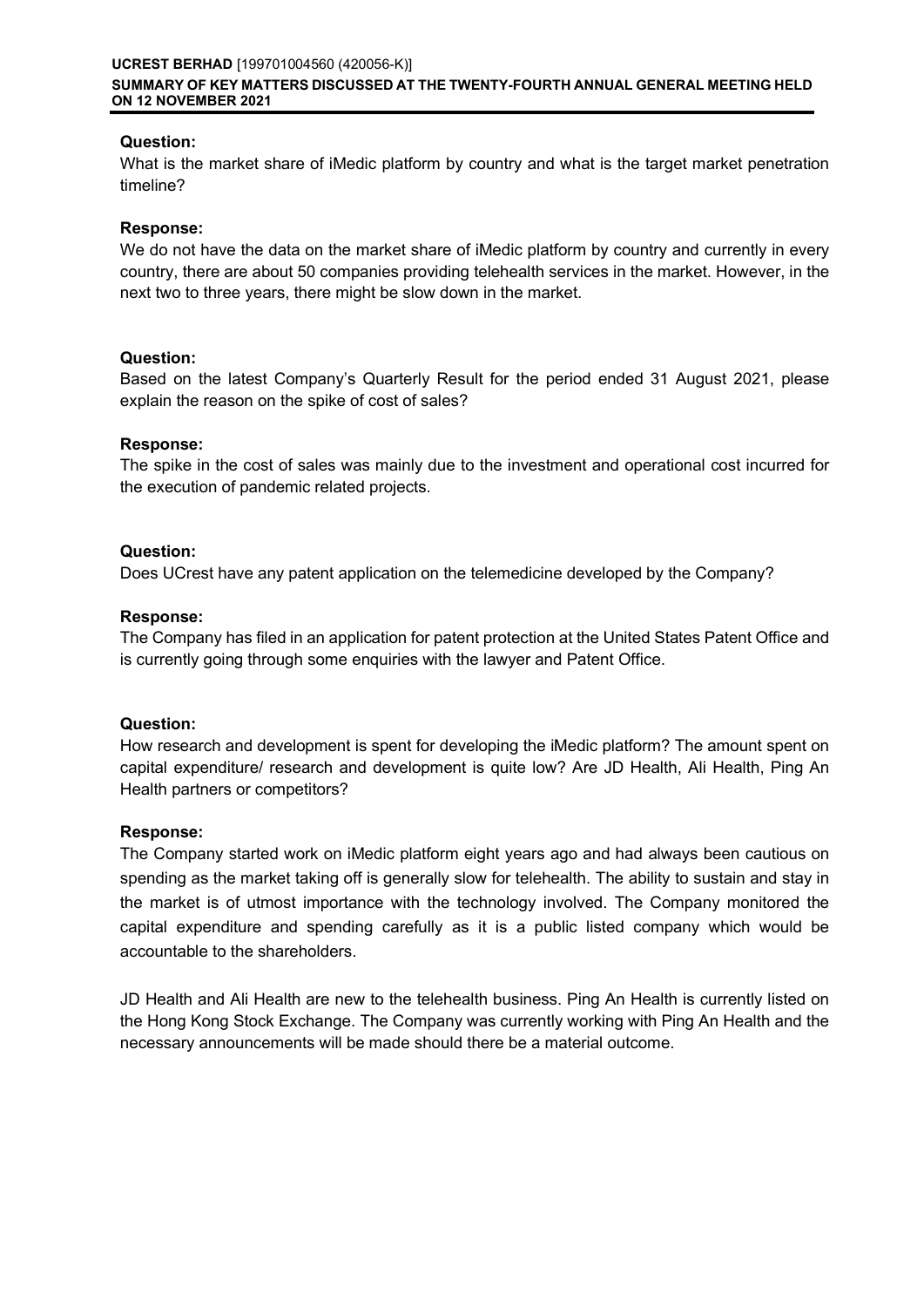## Question:

In regard to vaccine manufacturing partner with RDIF, what value does UCrest bring to the table? When will the revenue be recognised for the program?

### Response:

The value-added service provided by the Company is to help RDIF manage the manufacturers for vaccine. The identification of qualified manufacturers had been a long process. Memorandum of Understanding with RDIF was signed in April 2021 and was currently still in the technology transfer process to manage the regulatory issues related to government. The manufacturing of vaccine is not easy especially during the pandemic as approval from government would be required and raw materials had been the concerns for the manufacturing country. Huge efforts would be needed to obtain approval of the central government and also on the export of vaccine. The Company had also partnered with local government in China to execute this plan.

The revenue for the vaccine program would be recognised upon shipment of the products.

## Question:

UCrest frequently does fund raising, as the vaccine program mentioned does not require any capital requirement. What will this fund raised be used for?

## Response:

The Company had obtained general mandate from the shareholders at its previous Annual General Meeting for the authority to issue shares and had subsequently obtained approval from Bursa Malaysia Securities Berhad for an extension of time to complete the implementation of private placement pursuant to the mandate. The fund raising was made to provide the Company with additional funding required due to the challenges arising from pandemic. The Company did not utilise all the mandate for private placement at one go, instead, it was done in small tranches within the approved limit.

# Question:

What is the total amount of doses of vaccines produced so far and how many doses have been delivered to RDIF? What is the income and profit of vaccines manufacturing received so far?

### Response:

The production of vaccines is not started yet. The Company does not provide forward looking financial projection or guidance to the market and has not provided any projection in the past and when we do, we would have to announce through the company secretary to Bursa Securities Malaysia Berhad.

### Question:

Hospital segment is the user of iMedic and main group of revenue contributor. Why there is high provision of impairment allowance on the trade receivable every year? Does it mean that Hospital clients have high risk of default?

# Response:

The deal is directly cut through with government instead of hospital, the collection of debt was largely dependent on the government budget, there had been delay in disbursement of fund for the past few years and now the COVID-19 pandemic.